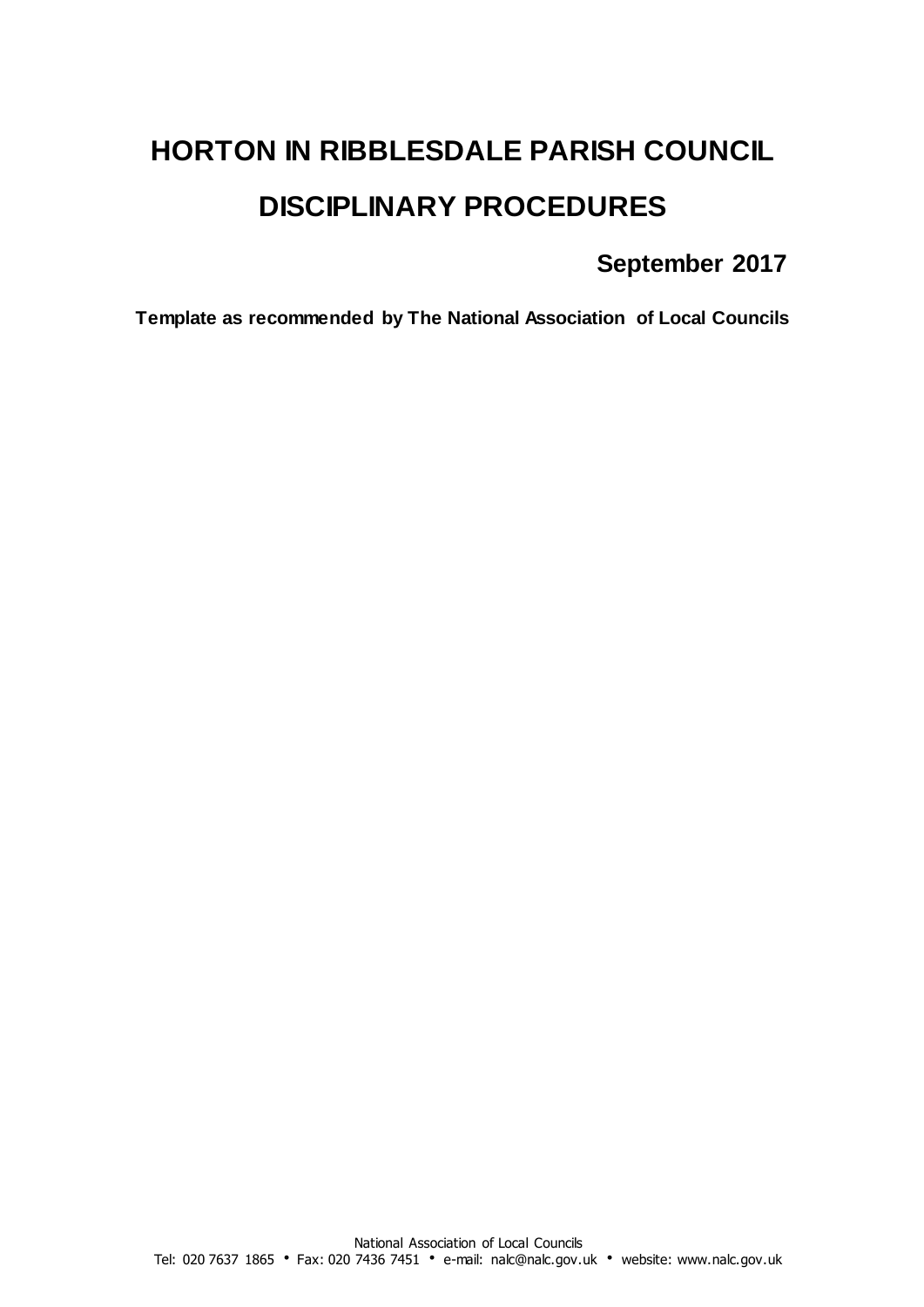# **HORTON IN RIBBLESDALE PARISH COUNCIL'S DISCIPLINARY POLICY**

#### **INTRODUCTION**

- 1 This policy is based on and complies with the 2015 ACAS Code of Practice [\(http://www.acas.org.uk/CHttpHandler.ashx?id=1047&p=0\).](http://www.acas.org.uk/CHttpHandler.ashx?id=1047&p=0) It also takes account of the ACAS guide on discipline and grievances at work [http://www.acas.org.uk/media/pdf/b/l/Discipline-and-grievances-Acas-guide.pdf.](http://www.acas.org.uk/media/pdf/b/l/Discipline-and-grievances-Acas-guide.pdf) The policy is designed to help Council employees improve unsatisfactory conduct and performance in their job. Wherever possible, the Council will try to resolve its concerns about employees' behaviour informally, without starting the formal procedure set out below.
- 2 The policy will be applied fairly, consistently and in accordance with the Equality Act 2010.
- 3 This policy confirms:
	- the Council will fully investigate the facts of each case
	- the Council recognises that misconduct and unsatisfactory work performance are different issues. The disciplinary policy will also apply to work performance issues to ensure that all alleged instances of employees' underperformance are dealt with fairly and in a way that is consistent with required standards. However, the disciplinary policy will only be used to when performance management proves ineffective. For more information see the ACAS publication "How to manage performance" at [http://www.acas.org.uk/media/pdf/m/0/How-to-manage](http://www.acas.org.uk/media/pdf/m/0/How-to-manage-performance-advisory-booklet.pdf)[performance-advisory-booklet.pdf](http://www.acas.org.uk/media/pdf/m/0/How-to-manage-performance-advisory-booklet.pdf)
	- employees will be informed in writing about the nature of the complaint against them and given the opportunity to state their case
	- employees may be accompanied or represented by a workplace colleague, a trade union representative or a trade union official at any disciplinary, investigatory or appeal meeting. The companion is permitted to address such meetings, to put the employee's case and confer with the employee. The companion cannot answer questions put to the employee, address the meeting against the employee's wishes or prevent the employee from explaining his/her case
	- the Council will give employees reasonable notice of any meetings in this procedure. Employee must make all reasonable efforts to attend. Failure to attend any meeting may result in it going ahead and a decision being taken. An employee who does not attend a meeting will be given the opportunity to be represented and to make written submission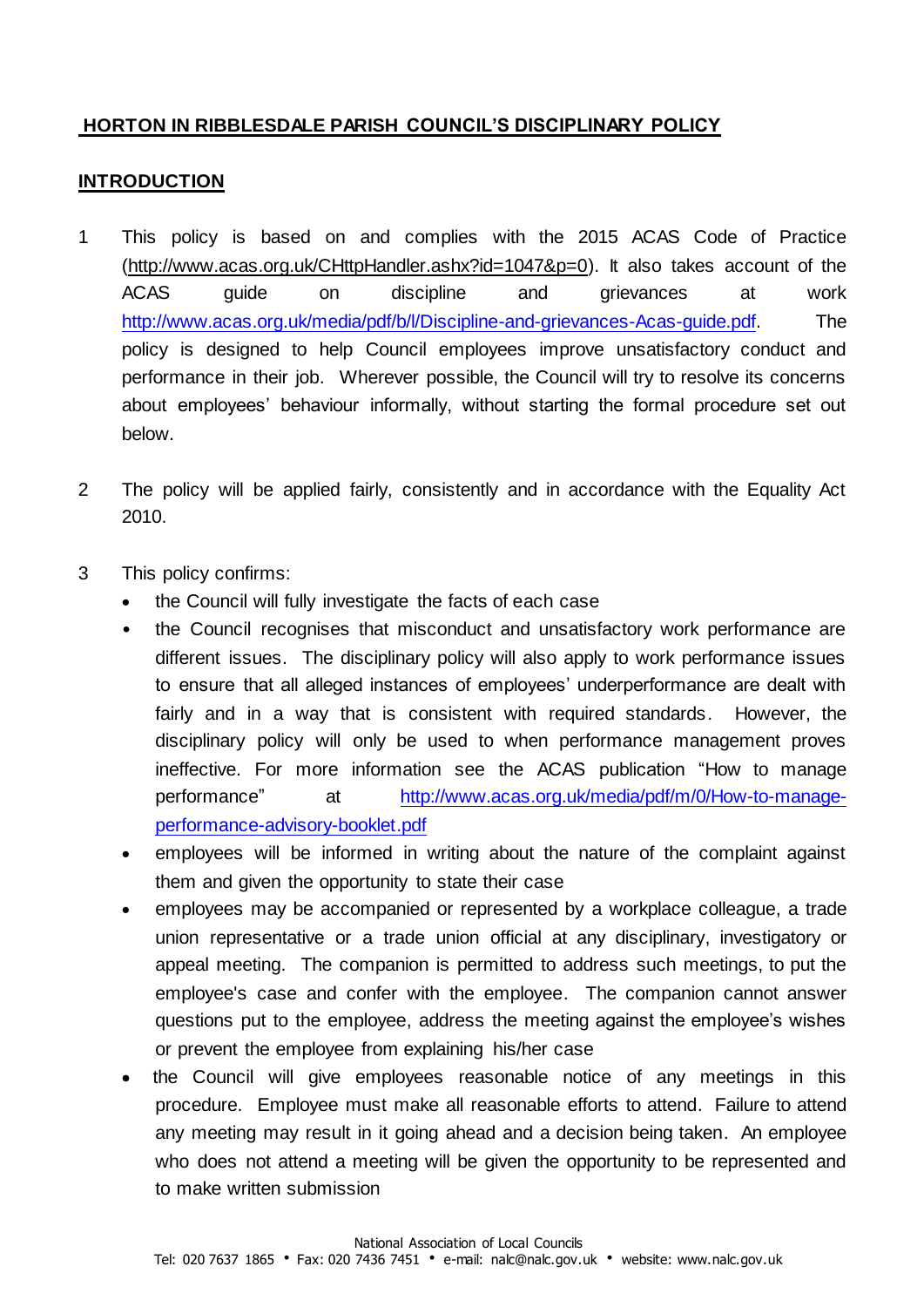- If the employee's companion is not available for the proposed date of the meeting, the employee can request a postponement and can propose an alternative date that is within five working days of the original meeting date
- any changes to specified time limits in the Council's procedure must be agreed by the employee and the Council
- information about an employee's disciplinary matter will be restricted to those involved in the disciplinary process. A record of the reason for disciplinary action and the action taken by the Council is confidential to the employee. The employee's disciplinary records will be held by the Council in accordance with the Data Protection Act 1998
- recordings of the proceedings at any stage of the disciplinary procedure are prohibited, unless agreed as a reasonable adjustment that takes account of an employee's medical condition
- employees have the right to appeal against any disciplinary action. The appeal decision is final
- if an employee who is already subject to the Council's disciplinary procedure, raises a grievance, the grievance will normally be heard after the completion of the disciplinary procedure
- disciplinary action taken by the Council can include an oral warning, written warning, final written warning or dismissal
- except for gross misconduct when an employee may be dismissed without notice, the Council will not dismiss an employee on the first occasion that it decides there has been misconduct
- if an employee is suspended following allegations of misconduct, it will be on full pay and only for such time as is necessary. Suspension is not a disciplinary sanction. The Council will write to the employee to confirm any period of suspension and the reasons for it
- the Council may consider mediation at any stage of the disciplinary procedure where appropriate (for example where there have been communication breakdowns or allegations of bullying or harassment). Mediation is a dispute resolution process that requires the Council's and the employee's consent.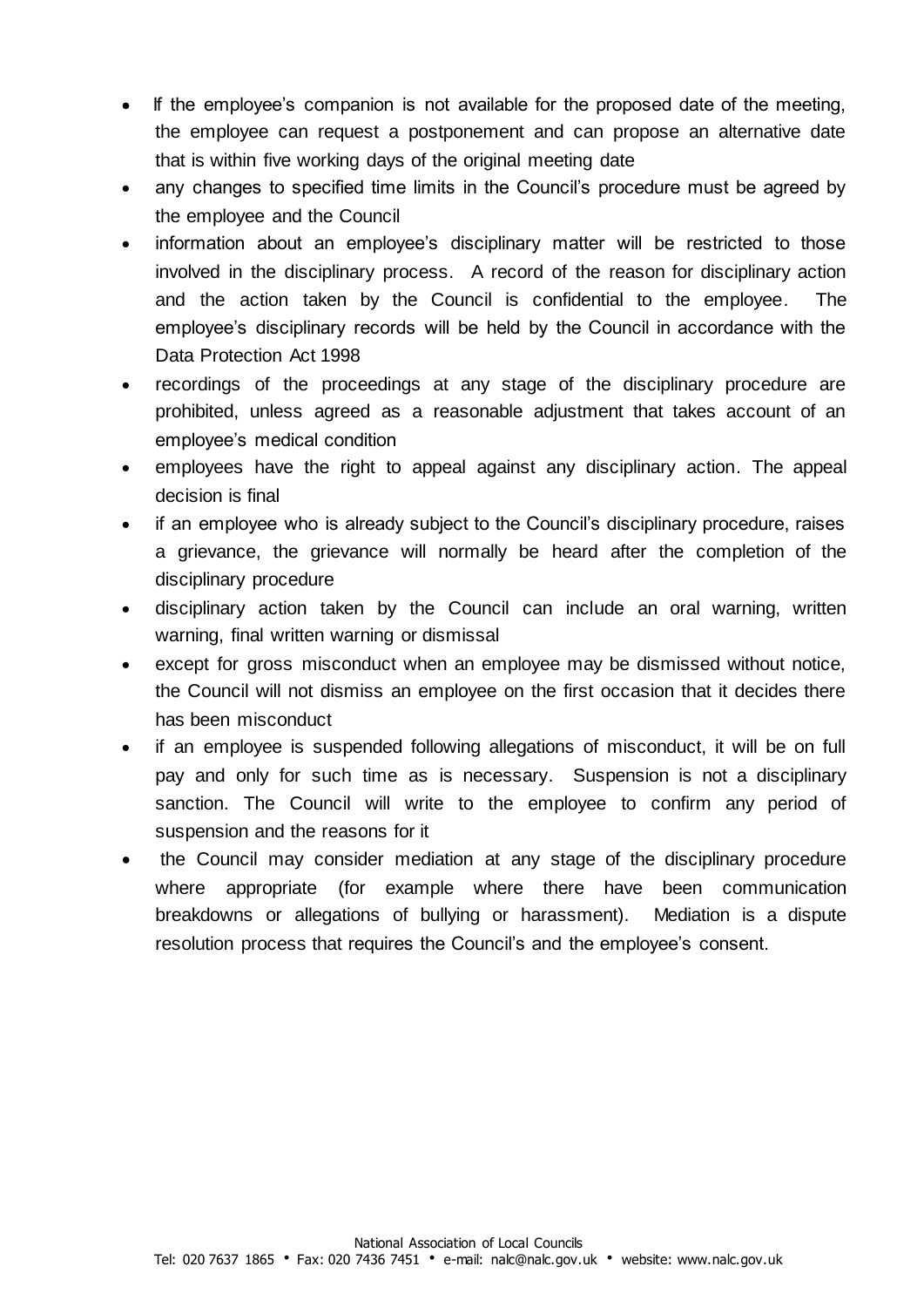#### **Examples of misconduct**

- 4 Misconduct is employee behaviour that can lead to the employer taking disciplinary action. The following list contains some examples of misconduct:
	- unauthorised absence
	- poor timekeeping
	- misuse of the Council's resources and facilities including telephone, email and internet
	- inappropriate behaviour
	- refusal to follow reasonable instructions
	- breach of health and safety rules.

# **Examples of gross misconduct**

- 5 Gross misconduct is misconduct that is so serious that it is likely to lead to dismissal without notice. The following list contains some examples of gross misconduct:
	- bullying, discrimination and harassment
	- incapacity at work because of alcohol or drugs
	- violent behaviour
	- fraud or theft
	- gross negligence
	- aross insubordination
	- serious breaches of health and safety rules
	- serious and deliberate damage to property
	- use of the internet or email to access pornographic, obscene or offensive material
	- disclosure of confidential information.

#### **Examples of unsatisfactory work performance**

- 6 The following list contains some examples of unsatisfactory work performance:
	- inadequate application of office procedures
	- inadequate IT skills
	- unsatisfactory management of staff
	- unsatisfactory communication skills.

# **DISCIPLINARY INVESTIGATION**

7 The Council's staffing committee will appoint an Investigator who will be responsible for undertaking the investigation - a fact-finding exercise to collect all relevant information The Investigator will be independent and will normally be a councillor. If the staffing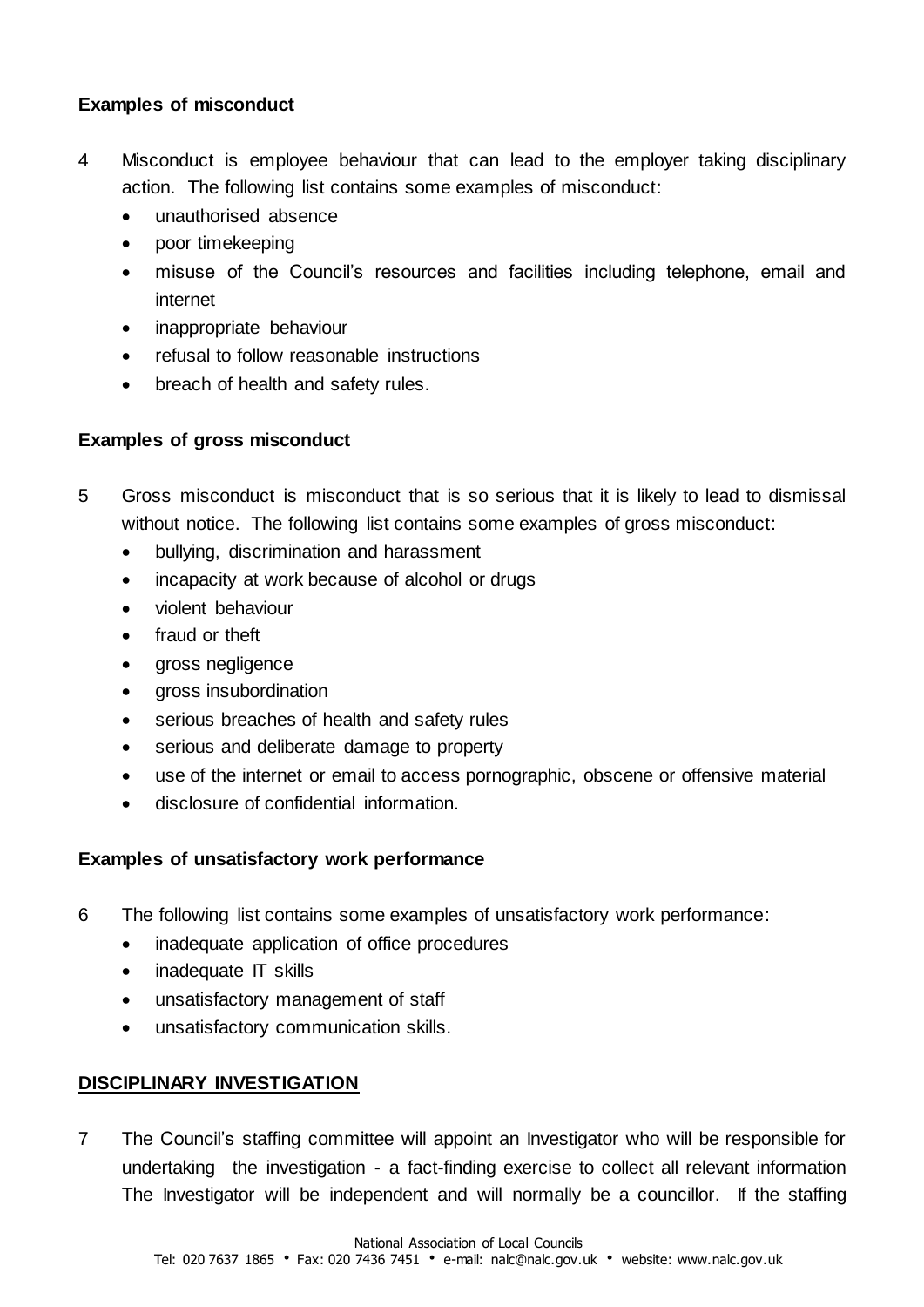committee considers that there are no councillors who are independent (for example, because they all have direct involvement in the allegations about the employee), it will appoint someone from outside the Council. The Investigator will be appointed as soon as possible after the allegations have been made. The staffing committee will inform the Investigator of the terms of reference of the investigation. The terms of reference should deal with the following:

- what the investigation is required to examine
- whether a recommendation is required
- how the findings should be presented. For example, an investigator will often be required to present the findings in the form of a report
- who the findings should be reported to and who to contact for further direction if unexpected issues arise or advice is needed.
- 8 The Investigator will be asked to submit a report within 20 working days of appointment. In cases of alleged unsatisfactory performance or of allegations of minor misconduct, the appointment of an investigator may not be necessary and the Council may decide to commence disciplinary proceedings at the next stage (see paragraph 16).
- 9 The staffing committee will first notify the employee in writing of the alleged misconduct and ask him/her to attend a meeting with the Investigator. The employee will be given at least five working days' notice of the meeting with the Investigator so that he/she has reasonable time to prepare for it. The letter will explain the investigatory process and that the meeting is part of that process. The employee should be provided with a copy of the Council's disciplinary procedure. The Council will also inform the employee that when he/she meets with the Investigator, he/she will have the opportunity to comment on the allegations of misconduct.
- 10 Employees may be accompanied or represented by a workplace colleague, a trade union representative or a trade union official at any investigatory meeting.
- 11 If there are other persons (eg employees, councillors, members of the public or the Council's contractors) who can provide relevant information, the Investigator should try to obtain it from them in advance of the meeting with the employee.
- 12 The Investigator has no authority to take disciplinary action. His/her role is to establish the facts of the case as quickly as possible and prepare a report that recommends to the staffing committee whether or not disciplinary action should be taken.
- 13 The Investigator's report will contain his/her recommendations and the findings on which they were based. He/she will recommend either: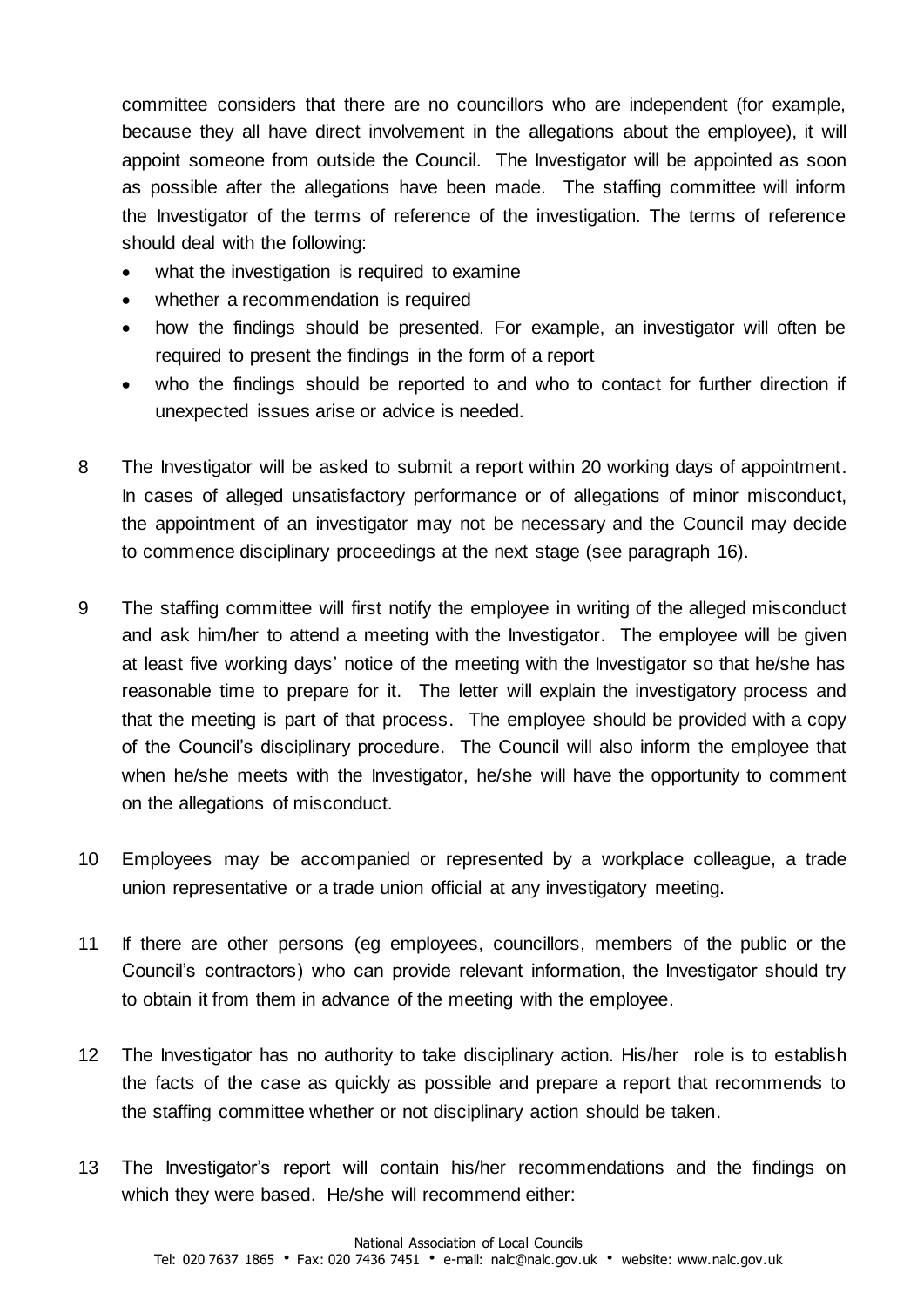- the employee has no case to answer and there should no further action under the Council's disciplinary procedure
- the matter is not serious enough to justify further use of the disciplinary procedure and can be dealt with informally or
- the employee has a case to answer and there should be action under the Council's disciplinary procedure.
- 14 The Investigator will submit the report to the staffing committee which will decide whether further action will be taken.
- 15 If the Council decides that it will not take disciplinary action, it may consider whether mediation would be appropriate in the circumstances.

# **THE DISCIPLINARY MEETING**

- 16 If the staffing committee decides that there is a case to answer, it will appoint a staffing sub-committee of three councillors. The staffing sub-committee will appoint a Chairman from one of its members. The Investigator shall not sit on the sub-committee. No councillor with direct involvement in the matter shall be appointed to the sub-committee. The employee will be invited, in writing, to attend a disciplinary meeting. The sub– committee's letter will confirm the following:
	- the names of its Chairman and other two members
	- details of the alleged misconduct, its possible consequences and the employee's statutory right to be accompanied at the meeting
	- a copy of the investigation report, all the supporting evidence and a copy of the Council's disciplinary procedure
	- the time and place for the meeting. The employee will be given reasonable notice of the hearing (at least 15 working days) so that he /she has sufficient time to prepare for it
	- that witnesses may attend on the employee's and the Council's behalf and that both parties should inform each other of their witnesses' names at least five working days before the meeting
	- that the employee and the Council will provide each other with all supporting evidence at least five working days before the meeting. If witnesses are not attending the meeting, witness statements will be submitted to the other side at least five working days before the hearing
	- that the employee may be accompanied by a companion a workplace colleague, a trade union representative or a trade union official

The disciplinary meeting will be conducted as follows: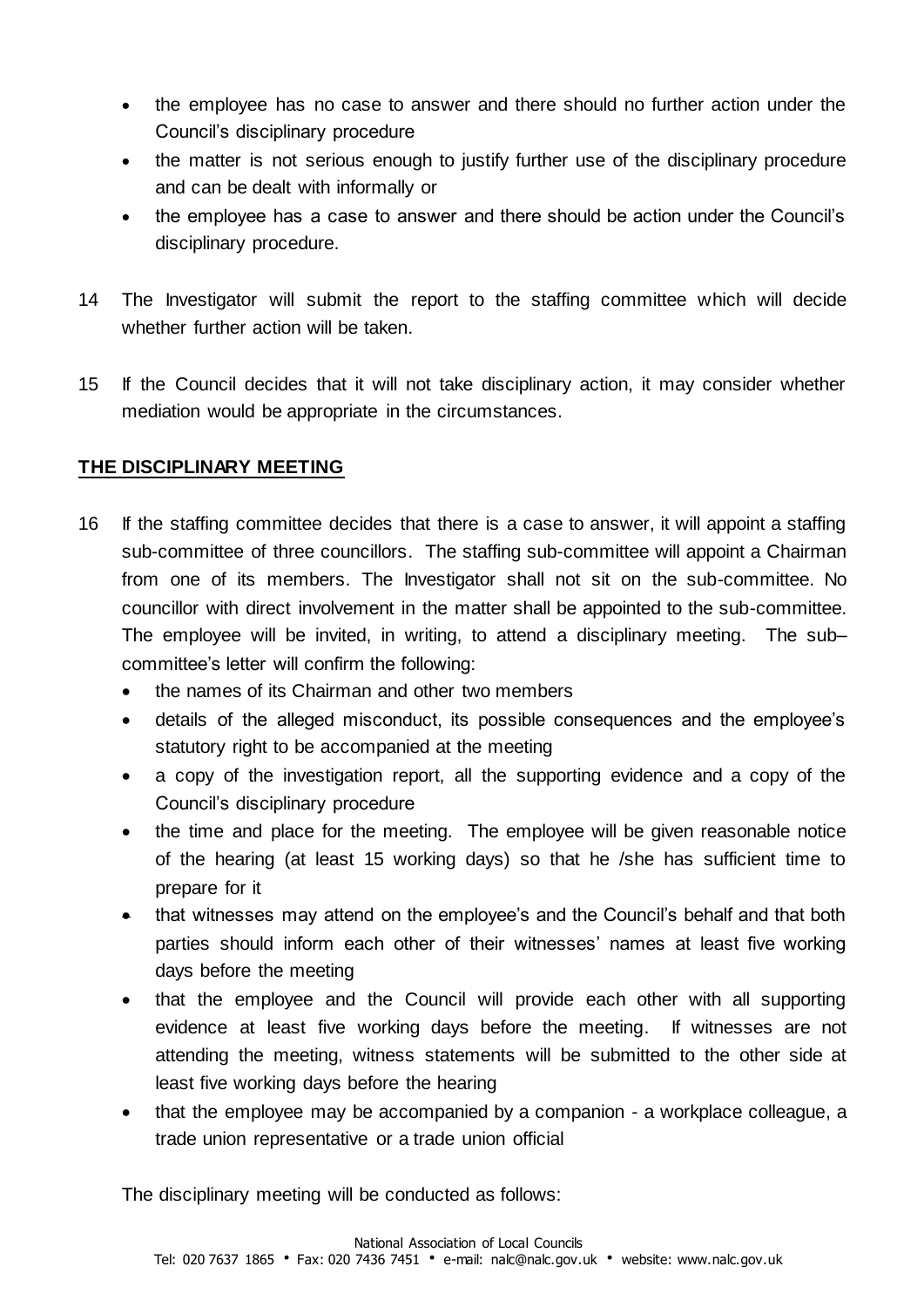- the Chairman will introduce the members of the sub-committee to the employee
- the Investigator will present the findings of the investigation report
- the Chairman will set out the Council's case and present supporting evidence (including any witnesses)
- the employee (or the companion) will set out his/her case and present evidence (including any witnesses)
- any member of the sub-committee and the employee (or the companion) may question the Investigator and any witness
- the employee (or the companion) will have the opportunity to sum up his/her case
- the Chairman will provide the employee with the sub-committee's decision with reasons, in writing, within five working days of the meeting. The Chairman will also notify the employee of the right to appeal the decision
- the disciplinary meeting may be adjourned to allow matters that were raised during the meeting to be investigated by the sub-committee.

#### **DISCIPLINARY ACTION**

17 If the sub-committee decides that there should be disciplinary action, it may be any of the following:

#### **Oral warning**

An oral warning is issued for most first instances of minor misconduct. The Council will notify the employee:

- of the reason for the warning, the improvement required (if appropriate) and the time period for improvement
- that further misconduct/failure to improve will result in more serious disciplinary action
- of the right to appeal
- that a note confirming the oral warning will be placed on the employee's personnel file, that a copy will be provided to the employee and that the warning will remain in force for six months.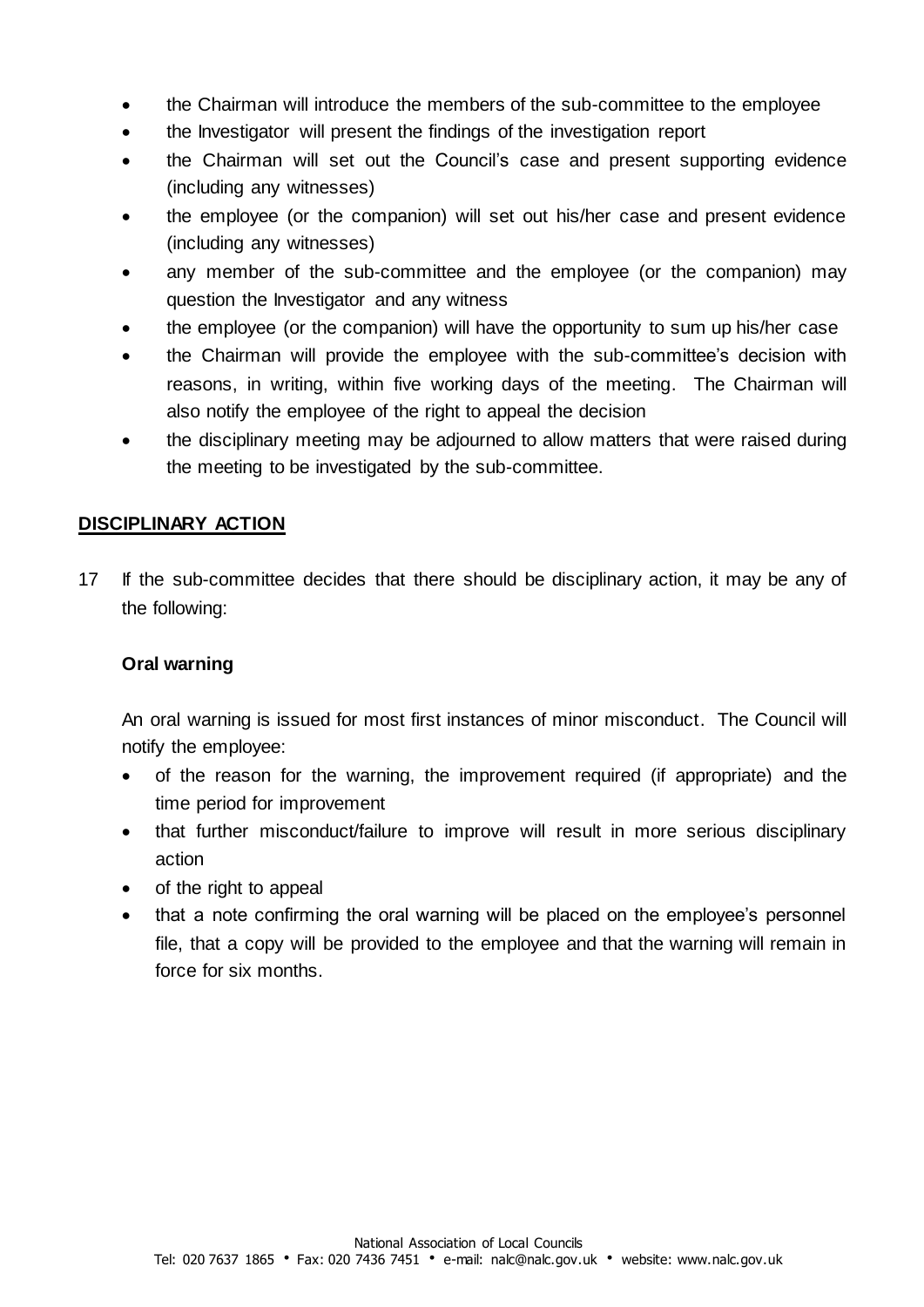#### **Written warning**

If there is a repetition of earlier misconduct which resulted in an oral warning, or for different and more serious misconduct, the employee will normally be given a written warning. A written warning will set out:

- the reason for the written warning, the improvement required (if appropriate) and the time period for improvement
- that further misconduct/failure to improve will result in more serious disciplinary action
- the employee's right of appeal
- that a note confirming the written warning will be placed on the employee's personnel file, that a copy will be provided to the employee and that the warning will remain in force for 12 months.

#### **Final written warning**

If there is further misconduct during the period of a written warning or if the misconduct is sufficiently serious, the employee will be given a final written warning. A final written warning will set out:

- the reason for the final written warning, the improvement required (if appropriate) and the time period for improvement
- that further misconduct/failure to improve will result in more serious disciplinary action up to and including dismissal
- the employee's right of appeal
- that a note confirming the final written warning will be placed on the employee's personnel file, that a copy will be provided to the employee and that the warning will remain in force for 18 months.

#### **Dismissal**

The Council may dismiss:

- for gross misconduct
- if there is no improvement within the specified time period in the conduct which has been the subject of a final written warning
- if another instance of misconduct has occurred and a final written warning has already been issued and remains in force.
- 18 The Council will consider very carefully a decision to dismiss. If an employee is dismissed, he/she will receive a written statement of the reasons for his/her dismissal, the date on which the employment will end and details of his/her right of appeal.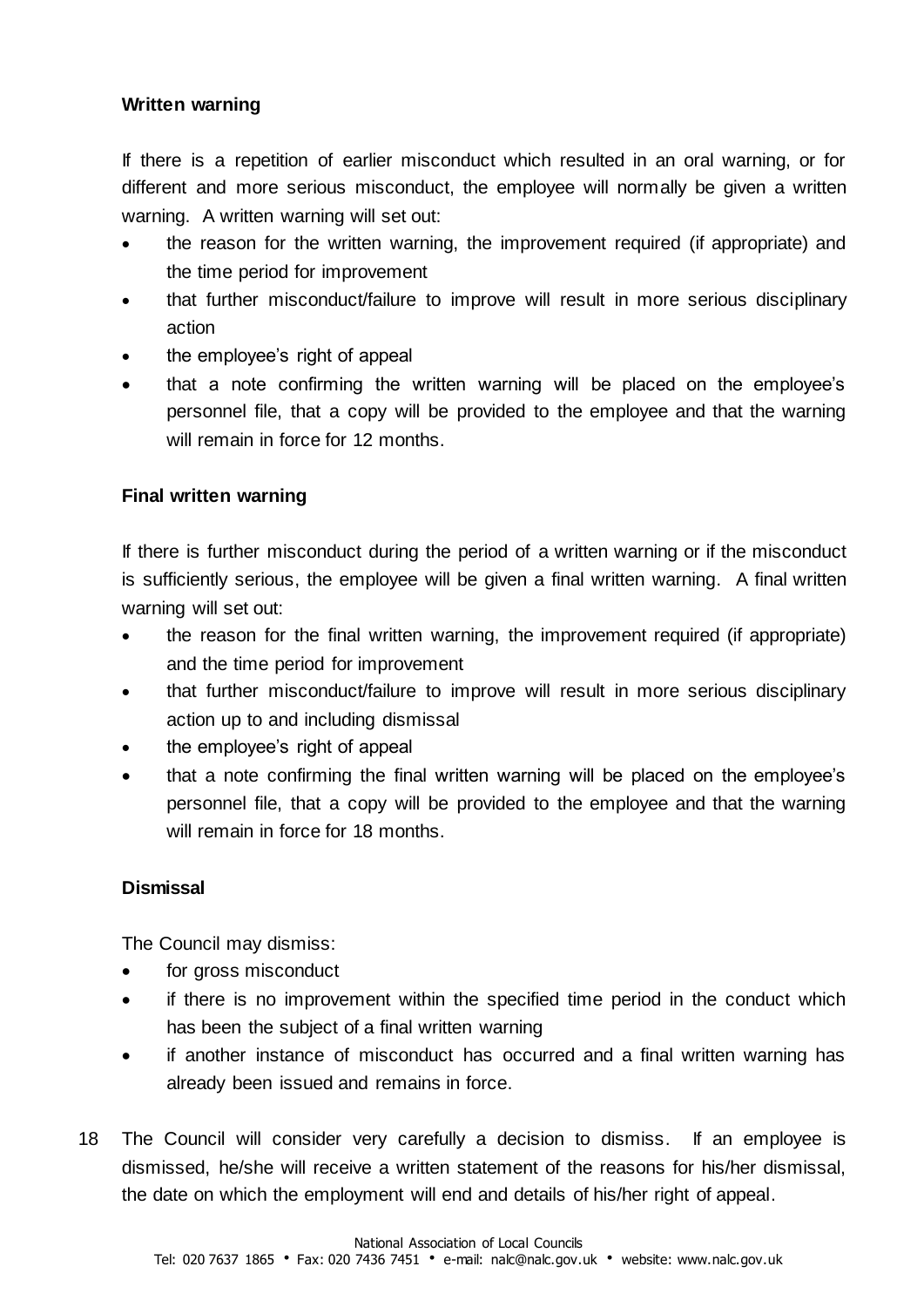19 If the sub-committee decides to take no disciplinary action, no record of the matter will be retained on the employee's personnel file. Action imposed as a result of the disciplinary meeting will remain in force unless and until it is modified as a result of an appeal

# **THE APPEAL**

- 20 An employee who is the subject of disciplinary action will be notified of the right of appeal. His/her written notice of appeal must be received by the Council within five working days of the employee receiving written notice of the disciplinary action and must specify the grounds for appeal.
- 21 The grounds for appeal include;
	- a failure by the Council to follow its disciplinary policy
	- the sub-committee's decision was not supported by the evidence
	- the disciplinary action was too severe in the circumstances of the case
	- new evidence has come to light since the disciplinary meeting.
- 22 The Appeal will be heard by a panel of three members of the staff committee who have not previously been involved in the case. This includes the Investigator. There may be insufficient members of the staffing committee who have not previously been involved. If so, the appeal panel will be a committee of three members of the Council who may include members of the staff committee. The appeal panel will appoint a Chairman from one of its members.
- 23 The employee will be notified, in writing, within 10 working days of receipt of the notice of appeal of the time, date and place of the appeal meeting. The employee will be advised that he/she may be accompanied by a companion - a workplace colleague, a trade union representative or a trade union official.
- 24 At the appeal meeting, the Chairman will:
	- introduce the panel members to the employee
	- explain the purpose of the meeting, which is to hear the employee's reasons for appealing against the decision of the staffing sub-committee
	- explain the action that the appeal panel may take.
- 25 The employee (or his companion) will be asked to explain the grounds for appeal.
- 26 The Chairman will inform the employee that he/she will receive the decision and the panel's reasons, in writing, within five working days of the appeal hearing.